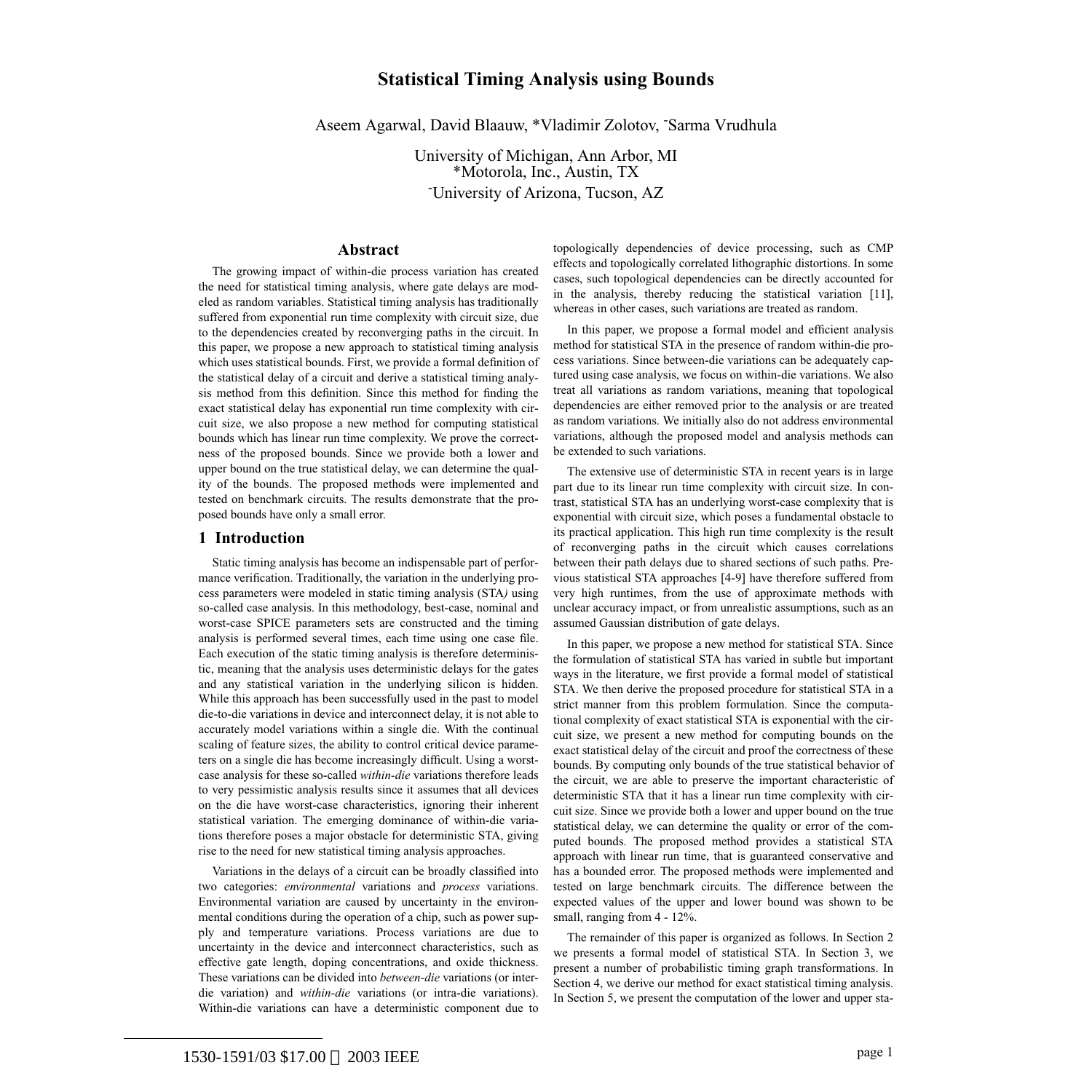tistical bounds on the true statistical behavior. In [Section 6](#page-5-3) we present our results and in [Section 7](#page-5-4) our concluding remarks.

## <span id="page-1-0"></span>**2 Statistical Timing Analysis Formulation**

In this Section, we present a formal model of statistical static timing analysis. Our goal is to model the impact of gate delays variation due to within-die process variations on the circuit delay. Although at design time, the delay of each gate is unknown, after a chip has been manufactured, the gate delays are fixed and have a deterministic value for each particular die. The randomness or variability of the circuit delay is therefore over the fabricated die, and it is the cumulative distribution of the circuit delay that statistical timing analysis aims to obtain.

At this point, we do not account for temporal variations of the gate delays due to environmental factors, such as power supply fluctuations, temperature dependence and noise, which must be modeled using case analysis. However, our general analysis approach can be extended to these types of variations as well. Also, for simplicity of formulation, we ignore the presence of false paths since these are orthogonal to the issues discussed in this paper. We now give the following definition of a timing graph:

**Definition 1.** A *timing graph G* is a directed graph having exactly one source and one sink node:  $G = \{N, E, n_s, n_f\}$ , where  $N = \{n_1, n_2, ..., n_k\}$  is a set of nodes,  $E = \{e_1, e_2, ..., e_l\}$  is a set of edges, *n<sub>s</sub>* ∈ *N* is the source node, and  $n_f$  ∈ *N* is the sink node and each

edge  $e \in E$  is simply an ordered pair of nodes  $e=(n_i, n_j)$ .

The nodes in the timing graph correspond to nets in the circuit, and the edges in the graph correspond to connections from gate inputs to gate outputs. Although circuits generally have multiple inputs and outputs, we can trivially transform them to graphs with a single source and sink by adding a virtual source and sink node.

In our formulation, a *deterministic* timing graph  $G_D$  represents a particular manufactured die, where each gate has a fixed delay value. Each edge *e* in  $G_D$  is assigned a delay  $D(e)$ , which represents the deterministic signal propagation delay from a gate's input to its output. Similar to other statistical STA methods, we ignore the dependence of gate delay on the transition time of the gate input signals.

A path *P* of a timing graph *G* is a sequence of nodes, such that each pair of adjacent nodes  $n_g$  and  $n_h$  has an edge  $e_{gh} = (n_g, n_h)$ . The path delay  $d_P$  of path *P* is the sum of all the delays  $D(e_{ij})$  of edge  $e_{ij}$ on path *P*. Among all paths terminating at a node *n*, we define the path with the maximum delay as the critical path of *n*. The delay of the critical path of node *n* is equal to its *arrival time,*  $t_a(n)$ . Note that the arrival time for the source node  $n<sub>s</sub>$  is a deterministic value equal to 0. The critical path of the sink node  $n_f$  of a timing graph is referred to as *the* critical path of the timing graph, and the arrival time of  $n_f$ , is referred to as its *graph delay.*

After fabrication, a deterministic timing graph  $G_D$  can be conceptually formulated for each die. However, during the design of a chip, the gate delays are unknown and must be modeled as random variables. Each gate delay is therefore specified either with a cumulative distribution function (*CDF*) or probability density function (*PDF*) and we define a *probabilistic* timing graph  $G_P$  as follows:

**Definition 2.** A probabilistic timing graph  $G_p$  is a timing graph whose edges are assigned random variables of delay values.

[Figure 1](#page-1-1) shows an example of a delay cumulative distribution func-



<span id="page-1-1"></span>tion and its corresponding probability density function. Since these functions represent the variation of gate delays, they have the following obvious but important property:

<span id="page-1-2"></span>**Property 1.** A delay CDF equals 0 for all delay values less than its minimum value *dmin* and equals 1 for all values greater than its maximum value  $d_{max}$ . A delay PDF is non-zero only on a finite interval [*dmin*, *dmax*].

This property follows from the fact that the delay of a real gate cannot be less that some finite minimum delay value  $d_{min}$  or more than some finite maximum delay value *dmax*. Similar to previous statistical STA methods [\[4](#page-5-0) - [7](#page-5-5)], we assume statistical independence of all edge delays. In practice, edge delays may be spatially correlated, which complicates the analysis by creating additional correlations between path delays. The contribution of this paper is therefore that it provides an efficient solution to the problem of path delay correlation due to path reconvergence. The methods presented in this paper can also be extended to timing graphs with correlated edge delays. Note also that our method does not restrict the shape of the PDF of edge delays, which in general is not Gaussian.

To simplify the implementation of statistical STA it is often more convenient to approximate continuous probability density and distribution functions with discrete functions. A discrete PDF, corresponding to continuous PDF  $f(t)$ , can be represented by a sequence of pairs  $(d_i, p_i)$ , where  $d_i = i\Delta$  and  $p_i = \int_{d_i - \Delta/2}^{d_i + \Delta/2} f(\tau) d\tau$ . For computational efficiency, we use discrete PDFs and CDFs in the final implementation of our proposed statistical timing analysis approaches. However, for generality, we will formulate the statistical timing analysis task using continuous functions.

We now consider the sample space *S* of a probabilistic timing graph  $G<sub>P</sub>$  consisting of all deterministic timing graphs  $G<sub>D</sub>$  with edge delays corresponding to the non-zero values of their cumulative distribution functions. The probability that a timing graph  $G_D$  in *S* has an edge *i* with delay  $D_i$  between  $t_i$  and  $T_i$  is

$$
P(t_1 \le \tau_1 \le T_1, t_2 \le \tau_2 \le T_2, ... ) =
$$
\n
$$
\int_{t_1}^{T_1} \int_{t_2}^{T_2} \dots p_1(\tau_1) p_2(\tau_2) \dots d\tau_1 d\tau_2 ...
$$
\n(EQ 1)

where  $p_i(\tau_i)$  is the probability density function of edge *i*. Given a deterministic timing graph  $G_D$  in  $S$ , we can compute its delay  $D(G_D)$ , using any of the currently available means, such as traditional static timing analysis. The delay  $D(G_P)$  is therefore defined on the sample space *S* and is a random variable which completely defines its timing behavior. The CDF of  $D(G_P)$  is defined as follows:

**Definition 3.** The cumulative distribution function of the delay of a probabilistic timing graph is expressed as: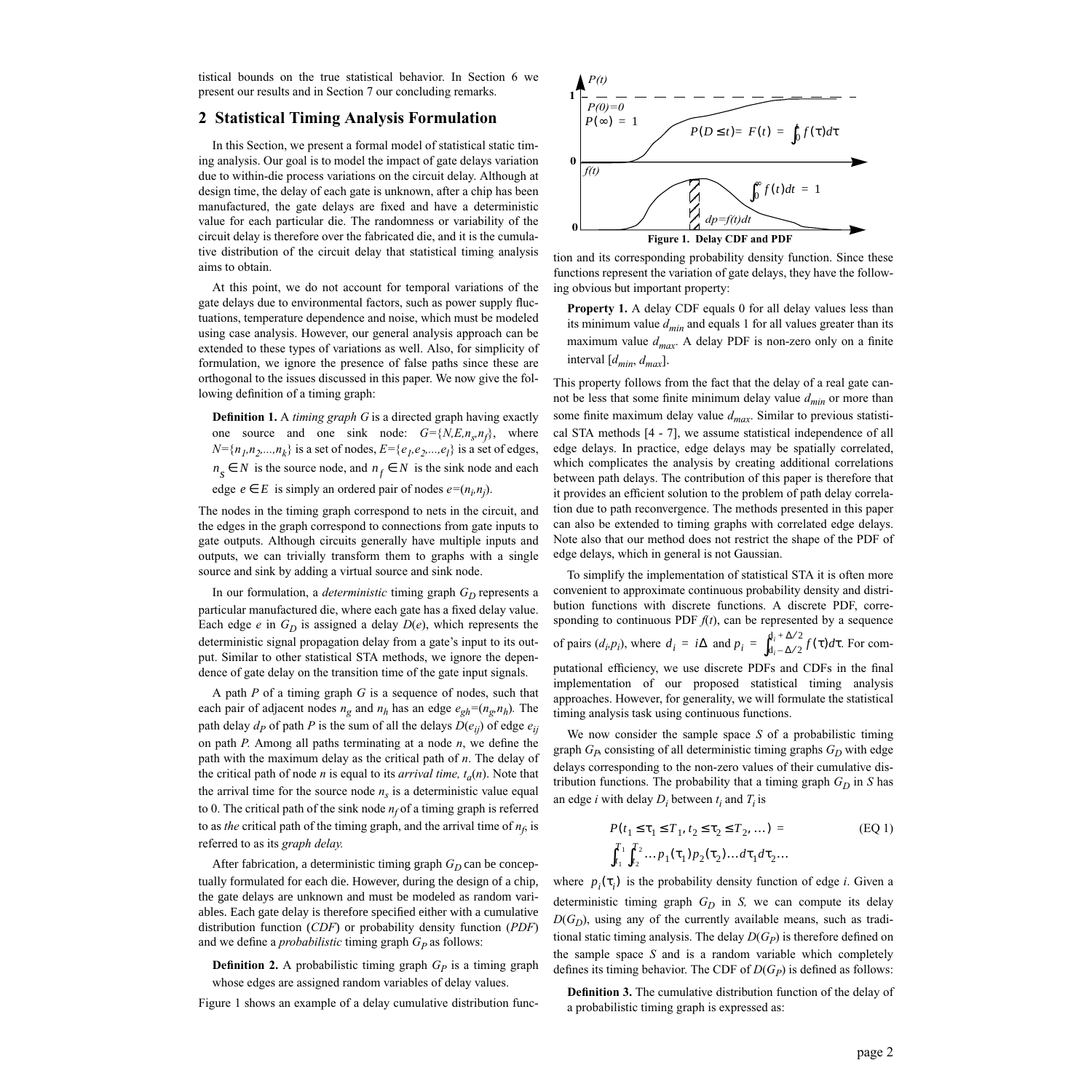<span id="page-2-3"></span>
$$
P(D(G_P) \le t) = \int_{D(G_D) \le t} p_1(t_1) p_2(t_2) \dots dt_1 dt_2 \dots , \quad (EQ 2)
$$

where  $p_i(t_i)$  is the probability density function of the delay of edge *i* and the integration is performed over the volume of sample space where delay  $D(G_D)$  of timing graph  $G_D$  is less than *t*.

The probability density function can be computed by simple differentiation. The CDF of the graph delay can be used in a number of ways. First, given a particular performance constraint, the probability of obtaining a fabricated die that meets this constraint, also called the performance yield, can be determined. Conversely, given a required performance yield, the maximum expected performance can be obtained.

If we use discrete edge delay PDFs, we can compute the graph delay PDFs by enumerating the entire sample space consisting of all permutations of the non-zero delay probabilities of all edges. Of course, this method is exponential in its run time complexity with circuit size and is not useful as a practical solution. However, its formulation is useful as a formal definition and for understanding the underlying problem that needs to be solved.

## <span id="page-2-0"></span>**3 Probabilistic Timing Graph Transforms**

Before we discuss exact and bounded methods for computing the CDF of the graph delay, we briefly discuss three basic transformations for probabilistic timing graphs.

#### **3.1 Series Reduction.**

[Figure 2\(](#page-2-2)a) shows a probabilistic timing graph consisting of two





<span id="page-2-2"></span>series connected edges with delays described by pdf *p(t)* and *q(t)*. The total delay of the timing graph is the sum of its edge delays and by applying [EQ2](#page-2-3), the CDF of the graph delay  $D_{Gp}(t)$  is:

$$
P(D_{Gp} \le t) = \int_{t_1 + t_2 \le t} p(t_1) \cdot q(t_2) dt_1 dt_2
$$
 (EQ 3)

<span id="page-2-4"></span>The sum of the two independent edge delays is the convolution of its edge delays, as is well known from standard probability theory [\[3\]](#page-5-6), and the two edges can be replaced with a single edge having the following probability density function:

$$
p_{Gp}(t) = \int_0^\infty p(t-\tau) \cdot q(\tau) \cdot d\tau \tag{EQ4}
$$

The cumulative distribution function of the graph delay is obtained through integration of [EQ4.](#page-2-4)

## **3.2 Parallel Reduction.**

<span id="page-2-7"></span>[Figure 2](#page-2-2)(b) shows a timing graph  $G_P$  consisting of two parallel edges with delays described by pdfs  $p(t)$  and  $q(t)$ . Since the edge delays of both edges are statistically independent, the probability  $P(D_{G_p} \leq t)$  is the product of the probabilities that each edge delay is less than or equal to *t*:

$$
P_{G_P}(t) = P(t) \cdot Q(t) \tag{EQ 5}
$$

Through differentiation, we obtain the probability density function of the graph delay  $D(G_P)$  as follows:

$$
p_{G_P}(t) = P(t) \cdot q(t) + p(t) \cdot Q(t), \tag{EQ 6}
$$

Therefore, the graph in [Figure 2\(](#page-2-2)b) can be replaced with a single edge have the pdf  $p_{Gp}(t)$ .

## <span id="page-2-1"></span>**4 Statistical Timing Analysis**

The initial formulation presented in the [Section 2](#page-1-0) relies on the enumeration of all possible edge delays with non-zero probability and is difficult to use for an efficient solution to the problem. Deterministic timing analysis has traditionally used an approach where arrival times are propagated through the circuit in topological order. We therefore derive such a propagation based approach for computing the graph delay CDF *DGp*, in a manner that is consistent with the definition of  $D_{G_p}$  in [Section 2](#page-1-0). We first define the cumulative distribution of the latest arrival time,  $A_n(t)$  at node *n* as follows:

<span id="page-2-5"></span>**Definition 4.** The latest arrival time CDF,  $A_n(t)$  at node *n* of  $G_p$  is the probability that a deterministic timing graph  $G_D$  in the sample space  $S(G_P)$  has an arrival time  $t_a(n) \leq t$ .

In the subsequent discussion, we will refer to the latest arrival time as simply *the* arrival time, noting that a similar derivation can be performed for the earliest arrival time. We also make the following useful definition.

<span id="page-2-6"></span>**Definition 5.** A fanin subgraph  $G_{S,n}$  of timing graph  $G_P$  at node *n* is a timing graph consisting of all edges and nodes of  $G_P$  that lie on a path from the source node  $n_s$  of  $G_p$  to node  $n_s$ , and where node *n* is set as the sink node  $n_f$  of  $G_{S,n}$ .

From [Definition 4](#page-2-5) and [5,](#page-2-6) it follows that the arrival time  $A_n$  at node *n* is equivalent to the graph delay of subgraph  $G_{S,n}$ . Hence, computing arrival time distributions and graph delay distributions are equivalent problems*.* The objective of statistical timing analysis is to compute the arrival time CDF of node *n* based on the arrival time CDFs of its predecessor nodes  $n_p$ . We can then use such a method to propagate arrival times through the circuit in topological fashion. To compute the arrival time of *n*, we must consider if the arrival times of its predecessor nodes  $n_p$  are independent random variables. We now state the following theorem:

**Theorem 1.** Two arrival times  $A_{n,i}$  and  $A_{n,j}$  at nodes  $n_i$  and  $n_j$  are independent if the fanin subgraphs  $G_{S,i}$  and  $G_{S,i}$  at nodes  $n_i$  and  $n_j$ are disjoint (meaning they have no common edges) or if any common edges have a deterministic delay.

The proof follows from the fact the arrival times  $A_{n,i}$  and  $A_{n,j}$  are composed of edges delays in their fanin subgraphs, and hence have no shared random variables. The proof is omitted for brevity.

#### **Arrival time propagation.**

If all arrival times are independent, the circuit has a tree like structure and arrival times can be computed using the max function of [EQ5](#page-2-7) and convolution of [EQ4](#page-2-4) in linear time. To determine if two arrival times are dependent, we consider a node *n* with predecessor nodes  $n_p$  which have arrival times  $A_p$  and fanin subgraphs  $G_{S,p}$ . If the fanin subgraphs  $G_{S,p}$  share one or more edges with random delays, the arrival times  $A_p$  will be *dependent* random variables and the statistical maximum function cannot be applied. An example of such a graph is shown in [Figure 3](#page-3-1)(a). To determine for which portions the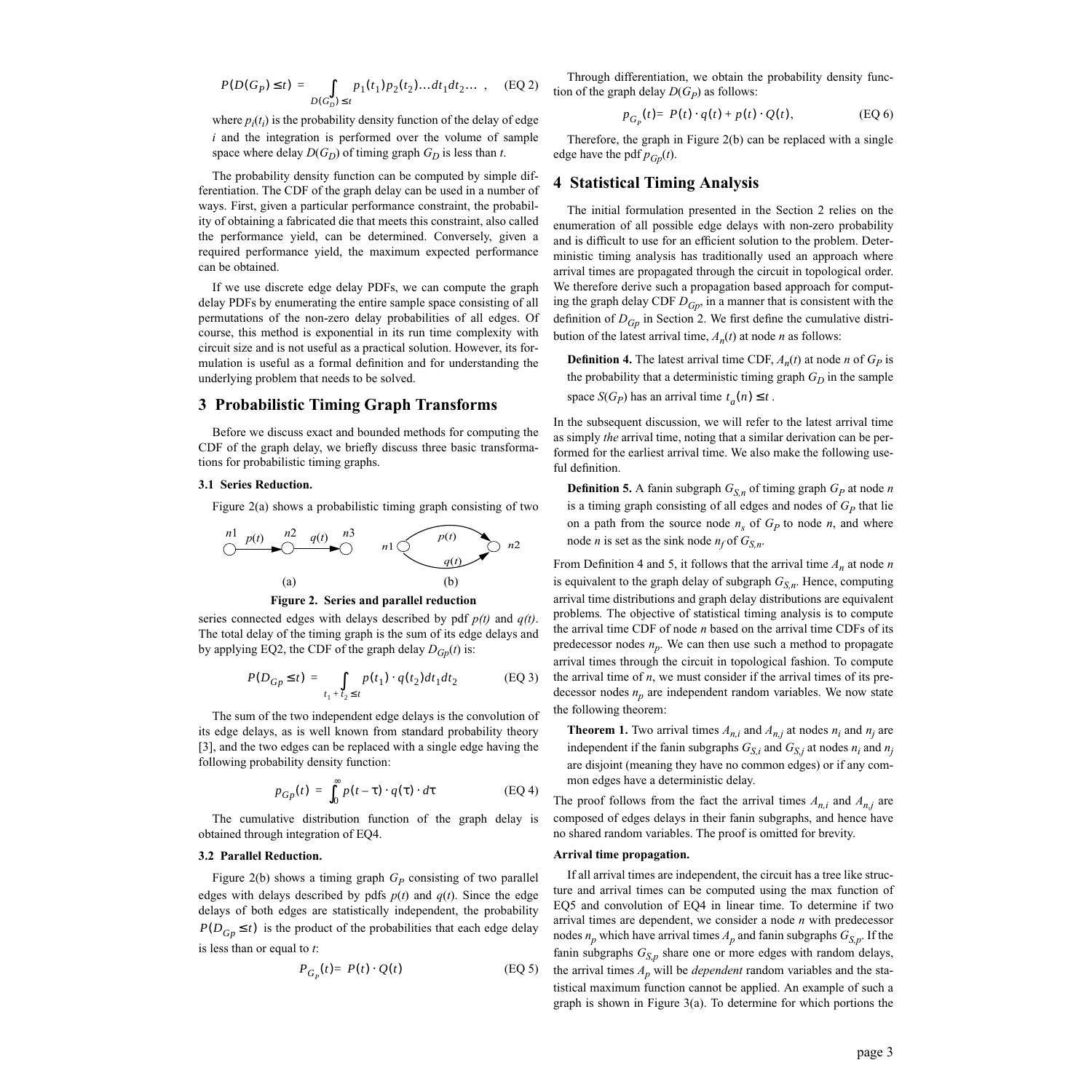subgraphs  $G_{S,p}$  share edges, we use the following definition of a *dependence* set.

**Definition 6.** Consider the set of *k* predecessor nodes  $n_{ni}$  of node *n*, with fanin subgraphs  $G_{S,i}$ , and the intersection graph  $G_I = \{N_L E_I\}$  consisting of the union of edges and nodes shared by two or more subgraphs, excluding the source node  $n<sub>s</sub>$ . The dependence set of *n* is the set of nodes  $\{n_1, n_2, \ldots, n_d, \ldots\}$ , such that  $n_d$ lies on the intersection graph,  $n_d \in N_I$ , and has one or more fanout edges  $e_i$  that do not lie on the intersection graph,  $e_i \notin E_I$ .

In [Figure 3](#page-3-1)(a), the set of dependence nodes for node  $n_f$  is  $\{b, d\}$ . Note that  $a$  is not in the dependence set of  $n_f$  since both its fanout edges belong to *GI*. Also nodes *h* and *e* have empty dependence sets. Conceptually, dependence nodes mark the last points in the graph where the fanin subgraphs are shared and give rise to correlation between their arrival times.The concept of dependence nodes is similar to that used in probabilistic simulation [\[12\]](#page-5-7). We refer to a node in  $G_P$  as a *convergence* node  $n_c$  if it has a non-empty dependence set. We also define the global set of dependence nodes  $n<sub>D</sub>$  as the union of the dependence sets  $n_{d,i}$  and refer to a node as a dependence node, if it is an element in this list.

In order to compute the graph delay of a graph  $G_p$  with one or more dependence nodes, we sort the list of global dependence nodes in topological order. We then consider the first node  $n_{D,1}$  in the ordered set  $n_D$ . In [Figure 3](#page-3-1)(a),  $n_D = \{a,b,d\}$ , and  $n_{D,1} = a$ . By selecting the first node  $n_{D,1}$  in the list, we ensure that fanin subgraph  $G_{S,1}$ at node  $n_{D,1}$  does not contain any dependence nodes, and it follows that we can replace  $G_{S,1}$  with a single edge  $e_1$  connecting source node  $n_s$  and  $n_{D,1}$ , where the edge delay CDF  $D_1$  of  $e_1$  is equal to the arrival time CDF  $A_1$  at  $n_{D,1}$ , as shown in [Figure 3](#page-3-1)(b). Similarly, it is clear that the arrival time CDF  $A_1$  at  $n_{D,1}$  can be computed using independent arrival time propagation.

For simplicity, we assume that the edge delay pdf  $D_1$  is discrete and is specified by a set of delay, probability pairs  $(d_i, p_i)$ . According to our construction, random variable  $D_1$  does not depend on the edge



<span id="page-3-1"></span>**graph is shaded and dependence nodes are marked black.**

delays of other edges in the transformed graph *Gp*. Then, using con-ditional probabilities [\[3\]](#page-5-6) the arrival time pdf  $p_x(t)$  at node *x*, can be computed as  $p_x(t) = \sum_{i=0}^{k} p_i \cdot p_{x,i}(t)$ , where  $p_{x,i}(t)$  is the arrival time pdf at node *x* when the delay of  $e_1$  is equal to  $d_i$  and  $p_i = P(D_1 =$ *d*<sub>*i*</sub>). We therefore compute the arrival time pdf  $p_x(t)$  by performing *k* arrival time computations, each weighted by the conditional probability  $p_i$ . Since during the computation of  $p_{x,i}$ , edge  $e_1$  has a deterministic delay it is no longer a random variable and does not create dependence between arrival times. Node  $n_{D,1}$  is therefore no longer a dependence node and we can propagate arrival times using independent arrival time propagation until we encounter the next global dependence node,  $n_{D,2}$ . Here, we repeat the same process, enumerating the arrival time pdf at  $n_{D,2}$  using conditional probabilities and eliminating it as a dependence node.

Below is the procedure for dependent arrival time propagation:

- 1. Identify all dependence nodes in the circuit*.*
- 2. Propagate arrival time PDFs in the circuit until the first dependence node  $n_d$  is encountered.
- 3. Enumerate the pairs  $(t_i, p_i)$  of arrival time PDF  $A_d$  at  $n_d$  and for each pair propagate  $t_i$  with conditional probability  $p_i$ .
- 4. Propagate  $t_i$ , using independent arrival time propagation until the next dependence node is encountered and repeat step 3.
- 5. Compute the final arrival time PDF at node *x* by summing the conditional arrival time PDFs weighted by the product of their conditional probabilities.

Since we recursively enumerate the arrival time PDFs of all dependence nodes, the complexity of this approach grows exponentially with the number of total dependence nodes in a circuit. Note, however, that the number of dependence nodes is, in practice, significantly less then the number of edges in  $G_P$  Dependent arrival time propagation therefore has a lower complexity than enumeration of the entire sample space. It can be shown that the set of nodes at which arrival times are enumerated is the sufficient and necessary set for exact arrival time computation. It is therefore not possible to enumerate fewer nodes without creating arrival time dependencies in the circuit. Nevertheless, dependent arrival time propagation is useful only for very small timing graphs or timing graphs with mostly treelike structures.

## <span id="page-3-0"></span>**5 Statistical bounds**

We now propose an efficient method for computing lower and upper bounds of the exact arrival time CDF of  $G_P$ . We are interested in both upper and lower bounds since this allows us to determine the quality of the bounds by comparing their difference. Also, for digital circuits, analysis of both slow and fast paths are important for correct circuit operation and therefore a lower bound on the *earliest* arrival time CDF could be useful. We define the upper and low bounds of a CDF as follows:

**Definition 7.** The arrival time CDF  $P(t)$  is an upper bound of the arrival time CDF  $Q(t)$  if and only if for all *t*,  $P(t) \leq Q(t)$ .

A similar definition and property can be formulated for lower bounds. [Figure 4](#page-4-0) shows two arrival time CDFs  $P(t)$  and  $Q(t)$ , where  $P(t)$  is an upper bound on  $Q(t)$ . Note that the upper bound  $P(t)$  is itself a valid CDF and that not only the expected value  $\mu_p$  of  $Q(t)$ , **but also other characteristics, such as the 95% confidence point, are** *right***y and <b>F** and **F** and **F** and **F** and **F** are **F** and **F** and **F** and **F** and **F** and **F** and **F** and **F** and **F** and **F** and **F** and **F** and **F**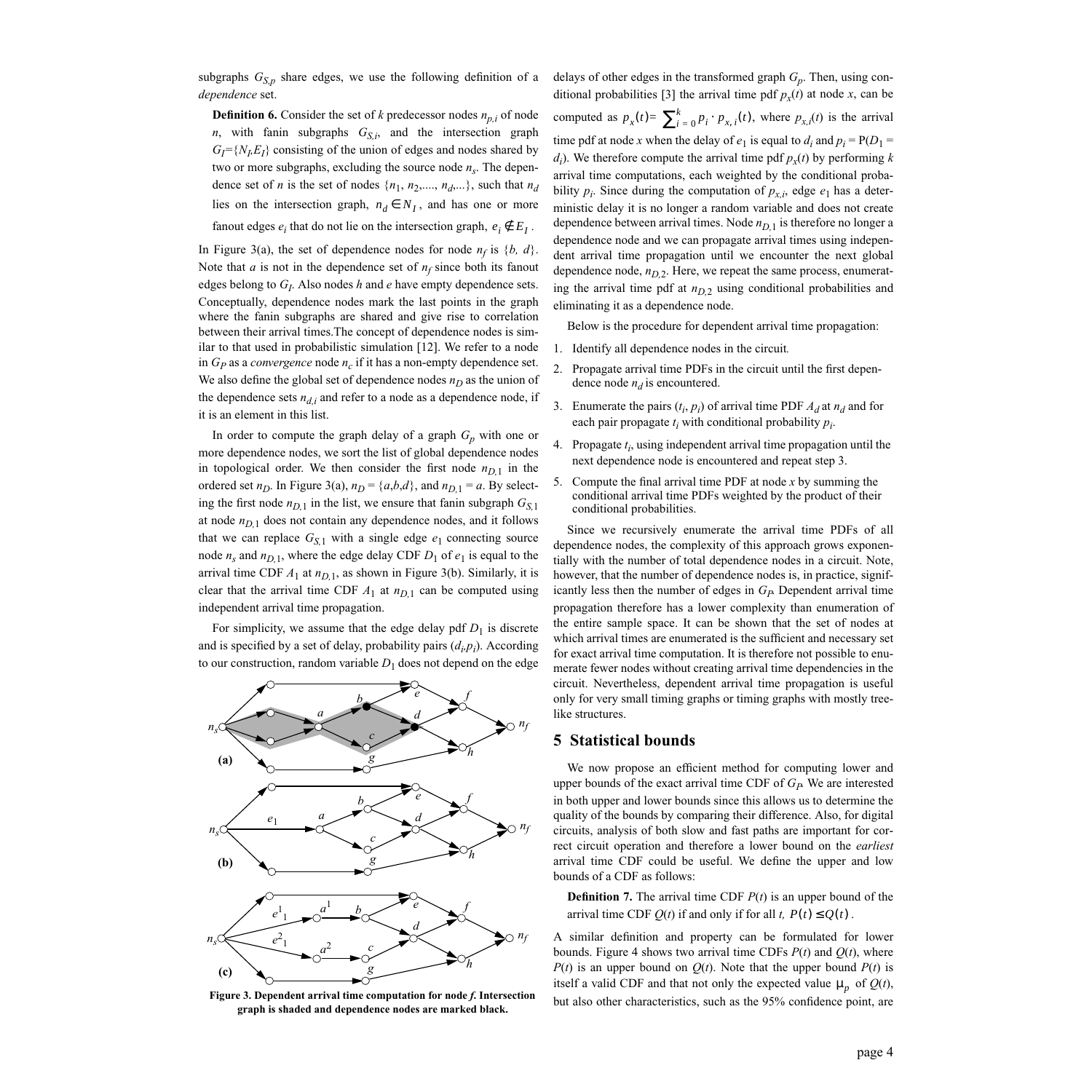

<span id="page-4-0"></span>bounded by  $P(t)$  on  $Q(t)$ . By using CDF  $P(t)$  instead of  $Q(t)$ , we will overestimate the delay corresponding to a particular probability or performance yield, resulting in a conservative analysis for late arrival times, as shown in [Figure 4](#page-4-0). Similarly, for a particular required delay, the probability that a die will meet this delay con-

strain will be underestimated by using  $P(t)$  instead of  $Q(t)$ .

#### **Upper bound computation.**

To efficiently compute an upper bound on the exact graph delay CDF of  $G_p$ , we propose the following theorem for random variables:

<span id="page-4-5"></span>**Theorem 2.** Let *x, y* and *z* be random variables that satisfy [Prop](#page-1-2)[erty 1.](#page-1-2) Let  $x_1, x_2$  be random variables with cumulative distributions that are identical to *x.* Then, the CDF of random variable  $max(x_1+y, x_2+z)$  is an upper bound on CDF of the random variable  $max(x+y, x+z)$ .

<span id="page-4-1"></span>**Proof**. The cumulative distribution function of random variables *max*(*x*+*y*, *x*+*z*) and *max*(*x*<sub>1</sub>+*y*, *x*<sub>2</sub>+*z*) are:

$$
Q(t) = \int_{x + max(y, z) \le t} p(x)q(y)r(z)dxdydz
$$
 (EQ7)

<span id="page-4-2"></span>
$$
P(t) = \int_{max(x_1+y, x_2+z) \le t} p(x_1) p(x_2) q(y) r(z) dx_1 dx_2 dy dz
$$
 (EQ 8)

<span id="page-4-3"></span>Multiplying equation [EQ7](#page-4-1) by the integral of probability density function  $p(v)$  from minus infinity to infinity, rearranging some of the terms and renaming integration variables, gives us:

$$
Q(t) = \int_{max(x+y, x+z) \le t, -\infty \le v \le \infty} p(x)p(v)q(y)r(z)dxdvdydz
$$
 (EQ 9)

Integrals from formulae [EQ8](#page-4-2) and [EQ9](#page-4-3) for cumulative distributions  $P(t)$  and  $Q(t)$  have the same integration functions  $f(x_1, x_2, y, z) = p(x_1)p(x_2)q(y)r(z)$  and  $f(x, y, y, z) = p(x)p(y)q(y)r(z)$  and differ only in the names of the variables. We now split the *4D* domain of both functions into two subdomains:  $y \le z$  and  $y > z$ . cumulative distributions  $P(t)$  and  $Q(t)$  can be represented as the sum of two terms corresponding to the contribution of each subdomain.

$$
Q(t) = Q_{y \le z}(t) + Q_{y > z}(t)
$$
  
\n
$$
P(t) = P_{y \le z}(t) + P_{y > z}(t)
$$
 (EQ 10)

For subdomain  $y \leq z$  we define a one to one mapping (bijection) so that  $(x_1, x_2, y, z)$  corresponds to  $(y, x, y, z)$  i.e.  $x_1 = v$  and  $x_2 = x$ . In this subdomain, inequality  $max(x + y, x + z) \le t$  follows from inequality  $max(x_1 + y, x_2 + z) \le t$ . Therefore, the region of integration for computing  $Q_{y \leq z}(t)$  in this subdomain includes the integration region for computing  $P_{y \le z}(t)$  and hence  $P_{y \le z}(t) \le Q_{y \le z}(t)$ because in both cases we integrate the same function.

For subdomain  $y > z$  we define a one to one mapping (bijection) so that  $(x_1, x_2, y, z)$  corresponds to  $(x, y, z)$  i.e.  $x_1=x$  and  $x_2=y$ . Similar to the above consideration,  $max(x + y, x + z) \le t$  follows from  $max(x_1 + y, x_2 + z) \le t$  in this subdomain and the region of integration for computing  $Q_{y > z}(t)$  includes the region of integration for computing  $P_{y > z}(t)$ . Therefore,  $P_{y > z}(t) \le Q_{y > z}(t)$ .

Combining inequalities for  $P(t)$  and  $Q(t)$  from each subdomain, we obtain the inequality  $P(t) \leq Q(t)$  for the whole sample space which proves the theorem.  $\Box$ 

We now consider the simple graph  $G_{p1}$  shown in [Figure 5\(](#page-4-4)a) with delay equal to  $max((d_a+d_b+d_d), (d_a+d_c+d_e))$ , where  $d_i$  is the delay of edge *i*. [Figure 5](#page-4-4)(b) shows the timing graph  $G_{p2}$  where edge *a* is split into edges  $a_1$  and  $a_2$  with the same delay CDFs as  $a$ . From [The](#page-4-5)[orem 2](#page-4-5), it follows that  $G_{p2}$  has a delay CDF that is an upper bound on delay CDF of the graph  $G_{p1}$ . In fact, it is clear that the CDF of arrival times at all nodes in  $G_{n2}$  are upper bounds of the CDF of arrival times of corresponding nodes in *Gp*<sup>1</sup> and hence we refer graph  $G_{p2}$  is an *upper bound* on graph  $G_{p1}$ . Based on this graph rep-



<span id="page-4-4"></span>resentation of [Theorem 2,](#page-4-5) we therefore pose the following Corollary:

<span id="page-4-6"></span>**Corrolary 1.** If for graph  $G_{P1}$  with one or more convergence nodes, arrival times are computed for all nodes using the procedure of independent arrival time propagation, the computed arrival time CDFs will be an upper bound on the true arrival time CDFs at those nodes.

The validity [Corrolary 1](#page-4-6) can be seen by considering the timing graph  $G_{p1}$  with dependence nodes  $n_D$ , as illustrated in [Figure 3\(](#page-3-1)a). Following the procedure for dependent arrival time propagation, we replace subgraph  $G_{S,1}$  with a single edge  $e_1$ , as shown in [Figure 3](#page-3-1)(b), where the edge delay CDF  $D_1$  of  $e_1$  is equal to the arrival time CDF  $A_1$  at  $n_{D,1}$ . We now create a graph  $G_{p2}$ , which bounds  $G_{p1}$  by splitting edge  $e_1$  as shown in [Figure 3\(](#page-3-1)c), such that  $n_{D,1}$  is no longer a dependence node in  $G_{p2}$ . By repeating this process for all dependence nodes, we obtain a timing graph  $G_{p,k}$  that bounds the original timing graph  $G_{p1}$  and which has no convergence nodes. We can compute the exact arrival time CDFs of  $G_{p,k}$  by performing independent arrival time propagation. Finally, it is easy to observe that we need not explicitly replace subgraph  $G_{S,1}$  with edge  $e_1$  and split it, and that we will compute identical arrival times to those of  $G_{p,k}$  by simply performing independent arrival time propagation on graph *Gp*1, as stated in [Corrolary 1.](#page-4-6)

#### **Lower bound computation.**

We now discuss the computation of a low bound on the exact arrival time CDFs. Given the CDFs *X*(*t*) and *Y*(*t*) of two *dependent* random variables *x* and *y* and the random variable  $z = max(x, y)$ , it is clear that the CDF  $min(X(t), Y(t))$ , as shown in [Figure 6,](#page-5-8) is a lower bound on the CDF of *z*. This can be seen by considering the graph in [Figure 2\(](#page-2-2)b), consisting of two parallel edges with delays *x* and *y* and edge delay CDFs *X*(*t*) and *Y*(*t*), respectively. The probability that the